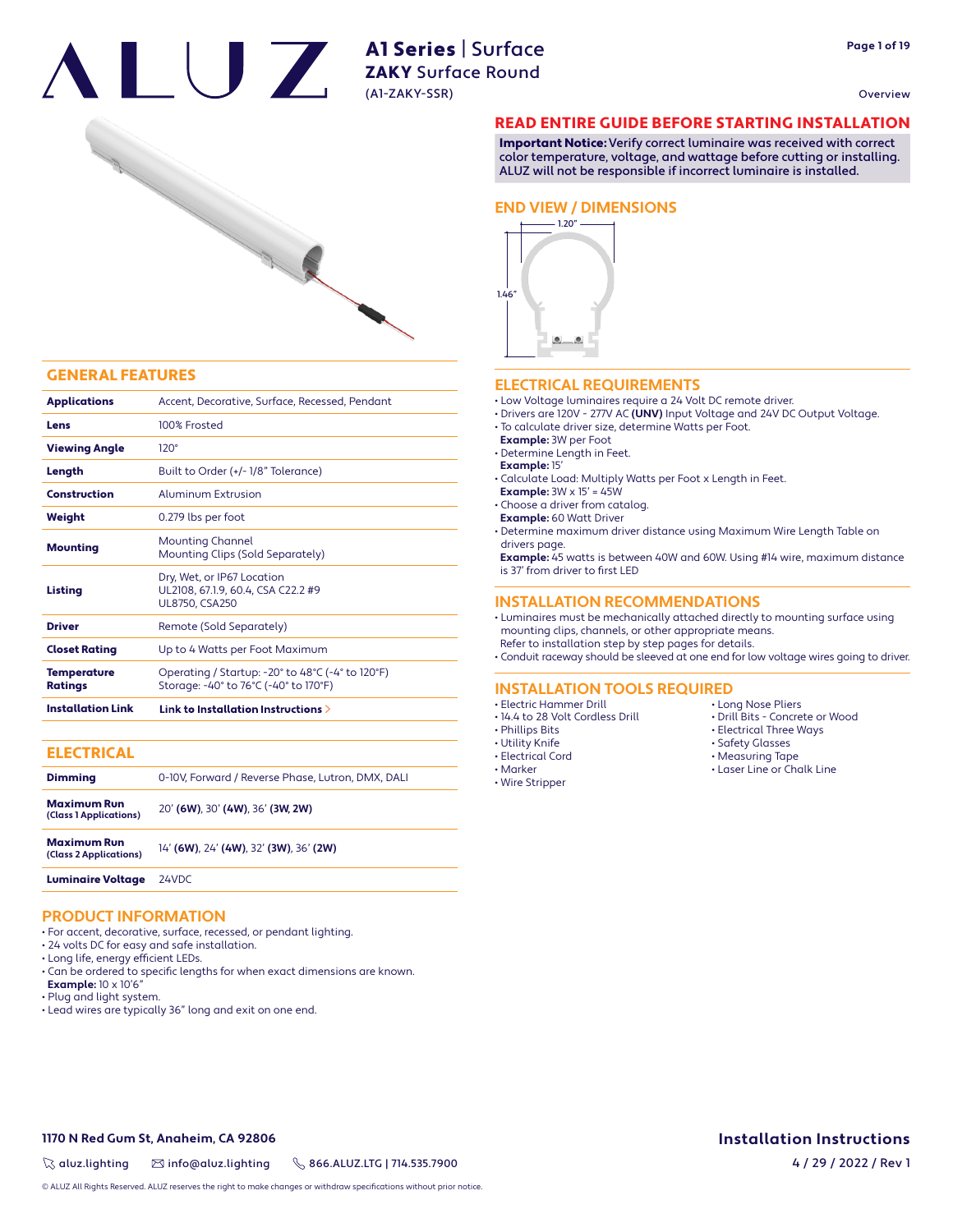#### Product Care & Maintenance

#### **WARNING FIGURES**

**When using LED Luminaires for any application, basic safety precautions**  should always be followed to reduce the risk of fire, electric shock, and personal **injury. LED Lightstrip must be installed in accordance with the NEC or CEC as applicable. ALUZ will not be responsible for any damage or malfunction caused by the following:**

- Ensure power is off before installation, during replacements, additions, or repairs. • Do not use luminaires if damaged, such as broken boards, loose connections, or
- frayed wire insulation. Inspect before installing.
- Do not install luminaire in hazardous locations.
- Do not cover luminaire with any material, as it may cause LEDs to overheat, melt, or ignite. **(Fig. 1)**
- Do not paint on or over luminaire lens or LEDs. Paint or any other substance on lens or LEDs will cause a shift in color temperature.
- Soffit must be evenly painted with a neutral white to avoid color shift.
- $\cdot$  Do not modify luminaire in the field.
- Do not overlap luminaires in any way.
- Only use luminaire with specified rated voltages. Do not exceed the specified voltage for any luminaire.
- Do not use luminaire extrusion as a raceway for additional wire. Non-factory feed through wires inside luminaire will void warranty.
- Ground Fault Circuit Interrupter (GFCI) protections should be provided on circuits or outlets when luminaire is used for outdoor applications.
- Surge protector must be set up for electrical power system to avoid damaging luminaire lighting system.
- Do not make wiring connections without referring to wiring diagrams.
- Do not cut wire while energized.
- Do not exceed maximum run lengths.
- Always follow sequence labeling for continuous runs. Continuous run segments are labeled in alphabetical order.
- Polarity of continuous run segments must be aligned.
- Do not assemble continuous runs prior to installing into mounting clips. Each segment must be installed one by one into mounting clips. The weight of the assembled segments will put strain on junctions, causing the board, pin, or terminals to break.
- Do not install continuous runs without a mounting clip at each junction between two segments.
- Do not mount with luminaires with staples, nails, or like means that might damage the insulation. Mount with double-sided tape and mounting clips.
- Do not install mounting clips over LED diodes or resistors.
- Do not penetrate luminaire board with any foreign object. **(Fig. 2)**
- Do not mount luminaire inside tanks or enclosures of any kind.
- Do not use improper screw head type on mounting clips. It will cause the mounting clip to open up and become dysfunctional.
- Do not modify mounting clips.
- Do not weld mounting clips to surface. Mounting clips must be mechanically
- attached with screws appropriate for mounting surface and weight of luminaire. • Do not mount luminaires with less than the minimum number of mounting clips
- required. See mounting clips section for details. • Do not install mounting clips on uneven surfaces. Use shims to level out height of mounting clips if necessary.
- Do not install mounting clips after luminaires have been assembled.
- Install mounting clips first, then install luminaire into mounting clips.
- Do not force luminaire into a space that is too small.
- Do not force luminaire with cord grip into soffit.
- Do not install luminaire at an angle within a cove. Only install luminaires straight within a cove.
- Do not bend extrusion around radius.
- Do not submerge dry or wet location luminaire in any liquid.
- Do not install wet location in outdoor coves without proper drainage. **(Fig. 3)** • Do not install luminaire in any area that is continuously exposed to flowing or
- pooling water, such as underneath drain pipes, sprinklers, fountains, misters, etc. • Do not install connectors without shrink tube for wet location. **(Fig. 4)**
- Do nut use a lighter or open flame to heat shrink tube. **(Fig. 5)**
- Do not cut, puncture, or penetrate aluminum housing, end caps, or lens covers.
- Do not drop, bang, or rest weight upon luminaire.
- Do not apply excessive pressure to any part of luminaire board or LEDs. **(Fig. 6)**
- Do not bend luminaire power cord or continuous connector past permitted bend radius. Bending past permitted bend radius will break the seal of the cordgrip or damage the insulation. 1.5" minimum bend radius.
- Do not bend board in any direction. **(Fig. 7)**



#### **CLEANING MATERIALS**

The use of solvents and/or cleaners which are not compatible with polycarbonate will result in the softening, crazing, and/or cracking of the plastic part. This is especially true of polycarbonate lamps and mounting bases which may be under stress in their normal applications.

## **COMPATIBLE WITH POLYCARBONATE**

- Mild soap and water
- Mineral Spirits
- Isobutyl Alcohol
- VM and P Naphtha
- Varsol No.2
- Mexane
- Freone TF and TE-35
- Ethanol
- Dirtex
- 

#### **NOT COMPATIBLE WITH POLYCARBONATE** • Liquid Cleaner – 8211

- Trichlor
- Gasoline
- Liquid Detergents
- Acetone
- Carbon Tetrachloride
- 
- 
- 
- 
- 
- 
- 

• Toluol • Agitene

• 2% Sol. Reg. Joy • 10% Sol Bon Ami • White Kerosene • Methyl Alcohol • Heptane

• Petroleum Ether / 65°C • Isopropyl Alcohol • Lacryl PCL-2035 Polycarbonate Cleaner

- Benzol
- 
- Ajax
- Kleenol Plastics
- Lysol
- Stanisol Naphtha
- Oils
- Lemon Joy (phosphate free) • Diversol
- Lestoil

**1170 N Red Gum St, Anaheim, CA 92806 Installation Instructions**

 $\%$  aluz.lighting  $\%$  info@aluz.lighting  $\%$  866.ALUZ.LTG | 714.535.7900

© ALUZ All Rights Reserved. ALUZ reserves the right to make changes or withdraw specifications without prior notice.

- Pink Lux (Phosphate free)
	- Triclene
	- Chlorinated Hydrocarbons
	- #1 & #3 Denatured Alcohol
	- Methyl Ethyl Keytone (MEK)
	- Texize-8006, 8129, 8758
	- MIBK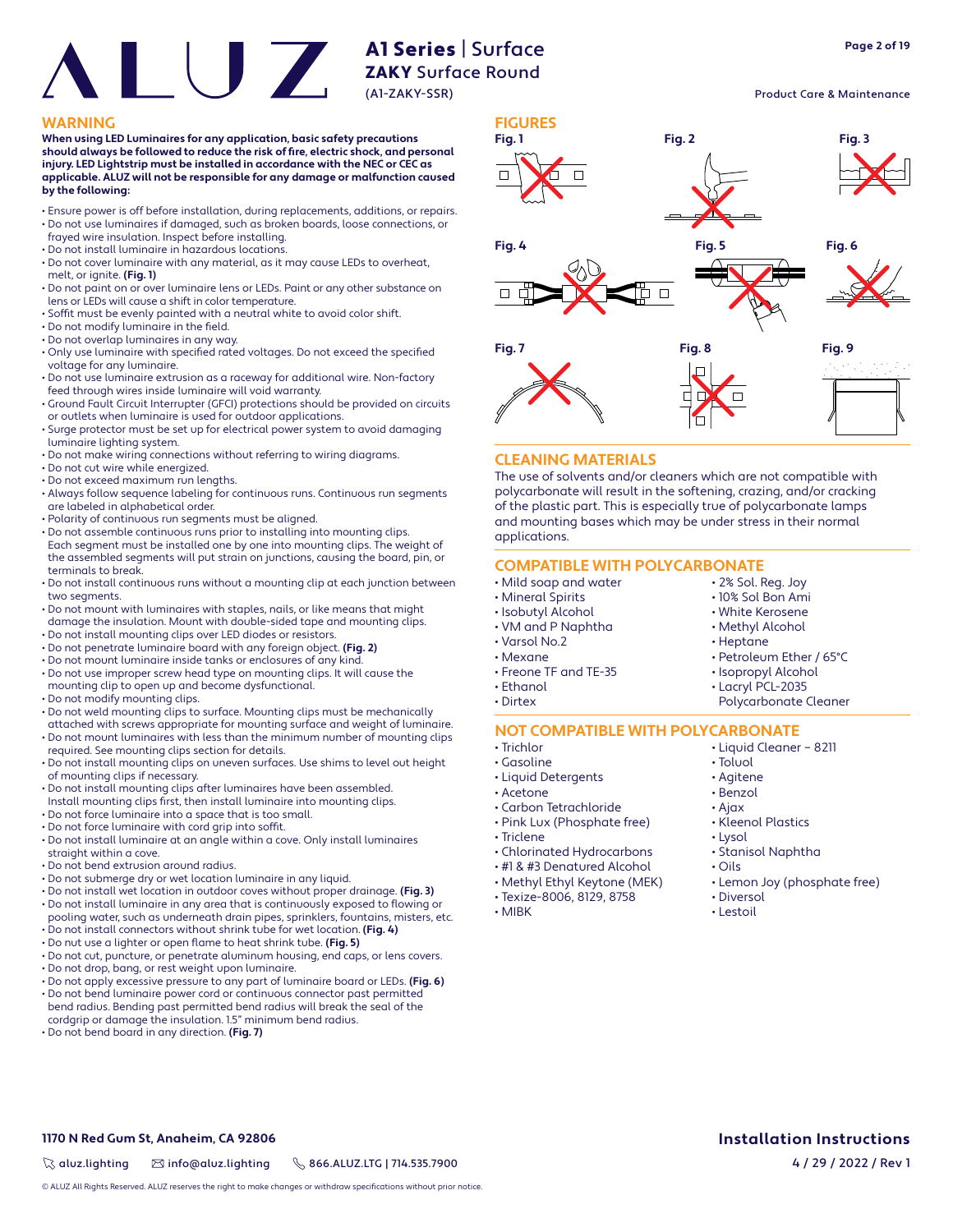**FORWARD / REVERSE PHASE DIMMING (PH)**

#### **Technical Requirements For Control Equipment**

• Magnetic Low Voltage (MLV): Magnetic (core and coil, toroidal) transformersupplied low voltage lighting.

- Electrical Characteristic: Inductive
- Special Requirements: Symmetric cycles (VDC ≤ 2), smooth turn off (positive and negative periods are equal for safe MLV transformer operation).

## **PHASE DIMMER RATINGS**

The stated VA (volt-ampere) rating is the rated capacity of the dimmer which includes the magnetic transformer heat losses and the lamp load. A transformer dissipates less than 20% of the connected load as heat. The lamp load plus the transformer loss determine the dimmer capacity required. See the example below.



#### **PHASE DIMMING WIRING DIAGRAM**



 $\mathbb L$  FORWARD OR REVERSE PHASE DIMMER **(BY OTHERS) LINE**

**Notes:** Wire colors vary based on model. See individual submittal for more information, or refer to wiring diagram on driver label. Confirm wire colors before connecting to power source. Cap off dimming wires individually for non-dimming applications. For best dimming performance, use a minimum load of 50% and a maximum load of 80%.

Dimming Protocol & Wiring Diagrams (DRV-E Phase & 10V Driver)

#### **0-10V DIMMING (10V)**

- Technical Requirements For Control Equipment
- The light output of the LEDs operated by the controllable LED driver is controlled by DC voltage applied to the control input leads (gray and violet). The actual response curve of LED driver current versus control voltage.
- The control device must be capable of accepting or sinking the DC current flow from the driver. The DC current from the driver that must be sinked by the control circuit is approximately 150uA (+/50% for isolated dim interfaces, up to 1.5mA for non isolated dim interfaces).
- If the control bus is opened, or if the control device internally opens the control bus under some conditions, the voltage on the control bus will then be a function of the drivers, which is 10-15V. Maximum light output will be delivered under this condition.
- If the control bus is shorted either by a mechanical switch in the control or by the circuitry of the control device, or inadvertently in the wiring, the current on the control bus will be less than 1.5mA.
- As can be determined from the two items, simple two-level operation of the drivers can be achieved by proper usage and application of a simple open/closed switch on the control bus with maximum light being achieved when the switch is open and minimum light with the switch is closed.
- The driver is intended to be used with control voltages between 0-10VDC volts peak maximum on the driver control leads.
- Control equipment intended to control more than one driver must be capable of sinking the current supplied tot the control bus by the maximum number of drivers specified for the control device. At any given level setting it must maintain control bus voltage constant within a range of +/-5% as the number of drivers connected to the control bus varies from a minimum of one driver up to the maximum number specified for the control device.
- Driver of various ratings may be mixed on the same control system.

#### **0-10V DIMMER RATINGS**

The stated VA (volt-ampere) rating is the rated capacity of the dimmer which includes the electronic transformer heat losses and the lamp load. A transformer dissipates less than 20% of the connected load as heat. The lamp load plus the transformer loss determine the dimmer capacity required. See the example below.



## **0-10V DIMMING WIRING DIAGRAM**



#### **1170 N Red Gum St, Anaheim, CA 92806 Installation Instructions**

 $\%$  aluz.lighting  $\%$  info@aluz.lighting  $\%$  866.ALUZ.LTG | 714.535.7900

© ALUZ All Rights Reserved. ALUZ reserves the right to make changes or withdraw specifications without prior notice

# 4 / 29 / 2022 / Rev 1

**Page 3 of 19**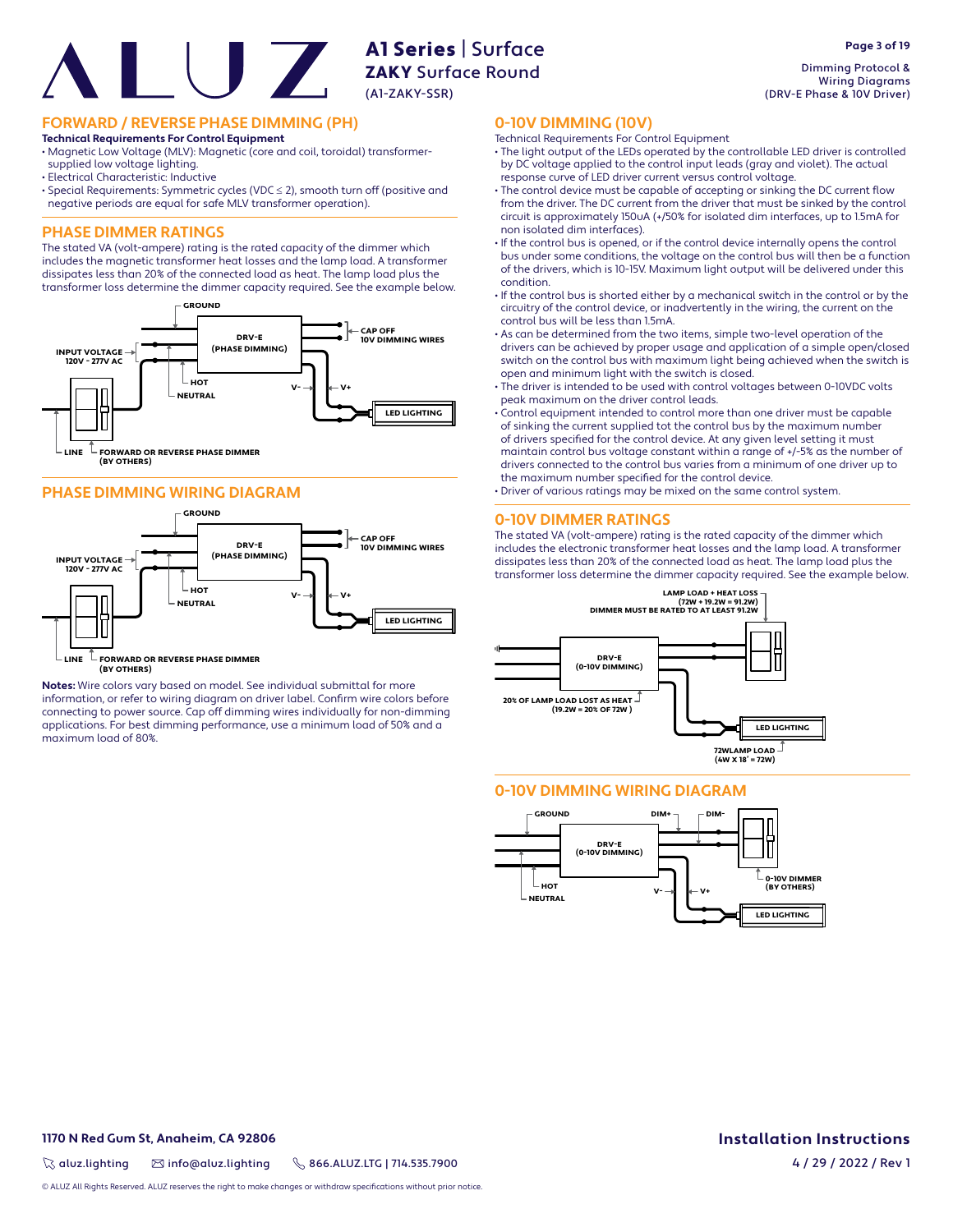Driver Info (DRV-E Phase & 10V Driver)

## MAXIMUM RUN BASED ON 80% LOAD OF ELECTRONIC DRIVER MAXIMUM WATTAGE

| <b>Driver</b><br>Wattage | 80% Load    | 1.5W<br><b>Max Run</b> | 2W<br><b>Max Run</b> | <b>2.5W</b><br><b>Max Run</b> | 3W<br><b>Max Run</b> | 3.6W<br><b>Max Run</b> | 4W<br><b>Max Run</b> | 4.5W<br><b>Max Run</b> | 5W<br><b>Max Run</b> | <b>5.5W</b><br><b>Max Run</b> | 6W<br><b>Max Run</b> | 6.5W<br><b>Max Run</b> |
|--------------------------|-------------|------------------------|----------------------|-------------------------------|----------------------|------------------------|----------------------|------------------------|----------------------|-------------------------------|----------------------|------------------------|
| 30                       | 24W         | 16'                    | 12'                  | 9.6'                          | 8'                   | 6.6'                   | 6'                   | 5.3                    | 4.8'                 | 4.36'                         | $\mathcal{L}'$       | 3.69'                  |
| 60                       | 48W         | 32'                    | 24'                  | 19.2'                         | 16'                  | 13.3'                  | 12'                  | 10.6'                  | 9.6'                 | 8.7'                          | 8'                   | 7.3'                   |
| 96                       | 76.8W       | 51.2'                  | 38.4                 | 30.7'                         | 25.6'                | 21.3'                  | 19.2'                | 17.1                   | 15.36'               | 13.9'                         | 12.8'                | 11.8'                  |
| 150                      | 120W        | 80'                    | 60'                  | 48'                           | 40'                  | 33.3'                  | 30'                  | 26.6'                  | 24'                  | 21.8'                         | 20'                  | 18.4'                  |
| 200                      | <b>160W</b> | 106.6'                 | 80'                  | 64                            | 53.3'                | 44.4'                  | 40'                  | 35.5'                  | 32'                  | 29'                           | 26.6'                | 24.6'                  |
| 300                      | 240W        | $160^\circ$            | 120'                 | 96'                           | 80'                  | 66.6                   | 60'                  | 53.3                   | 48'                  | 43.6'                         | 40'                  | 36.9'                  |

**Note:** Maximum Run refers to the total length of lighting that can be connected to a single driver. Maximum Runs for individual products still apply.

#### MAXIMUM WIRE LENGTH TO PREVENT EXCESS VOLTAGE DROP

|                  |       |      |      |      |      |      | <b>Load Wattage (W)</b> |      |                 |      |     |     |     |
|------------------|-------|------|------|------|------|------|-------------------------|------|-----------------|------|-----|-----|-----|
| <b>Wire Size</b> | 15    | 24   | 30   | 48   | 60   | 76   | 96                      | 120  | 150             | 160  | 200 | 240 | 300 |
| 20 AWG           | 79'   | 49'  | 39'  | 25'  | 20'  | 16'  | 12'                     | 10'  | 8'              | 7'   | 6'  | 5'  | 4'  |
| <b>18 AWG</b>    | 125'  | 78'  | 63'  | 39'  | 31'  | 25'  | 20'                     | 16'  | 13'             | 12'  | 9'  | 8'  | 6'  |
| <b>16 AWG</b>    | 199'  | 125' | 100' | 62'  | 50'  | 39'  | 31'                     | 25'  | 20 <sup>°</sup> | 19'  | 15' | 12' | 10' |
| <b>14 AWG</b>    | 317'  | 198' | 158' | 99'  | 79'  | 63'  | 50'                     | 40'  | 32'             | 30'  | 24' | 20' | 16' |
| 12 AWG           | 504'  | 315' | 252' | 157' | 126' | 100' | 79'                     | 63'  | 50'             | 47'  | 38' | 31' | 25' |
| <b>10 AWG</b>    | 801   | 501' | 400' | 250' | 200' | 158' | 125'                    | 100' | 80              | 75'  | 60' | 50' | 40' |
| 8 AWG            | 1273' | 796' | 637  | 398' | 318' | 252' | 199'                    | 159' | 127'            | 120' | 96' | 80  | 64' |

## **MAXIMUM WIRING DISTANCE OF DRIVER TO LIGHTING**

The maximum wiring distance of driver to LED Lighting refers to the wire used between the driver and first LED of the luminaire. If the wire gauge is inadequate for the wiring distance, the luminaire will receive decreased voltage, insufficient to power the LEDs. Refer to the table to determine appropriate wiring distances based on wire gauge and the LED load.



#### **MOUNTING INSIDE AN ENCLOSURE**

- Only mount drivers inside enclosures rated for your application
- Always ground drivers to enclosure
- Do not mount drivers without an enclosure
- Use enclosure knockouts and water-tight conduit fittings when applicable

#### **DRIVER CARE**

- Do not submerge drivers in any liquid
- Do not leave any exposed wires
- Do not cover driver without proper ventilation
- Do not install damaged driver
- Do not exceed maximum load

## **DIMMER TRIM VALUES**

Set dimmer trim value as needed to prevent flickering and irregular dimming. Review dimmer specifications for trim value adjustment. Dimmers by others.



**1170 N Red Gum St, Anaheim, CA 92806 Installation Instructions**

 $\%$  aluz.lighting  $\%$  info@aluz.lighting  $\%$  866.ALUZ.LTG | 714.535.7900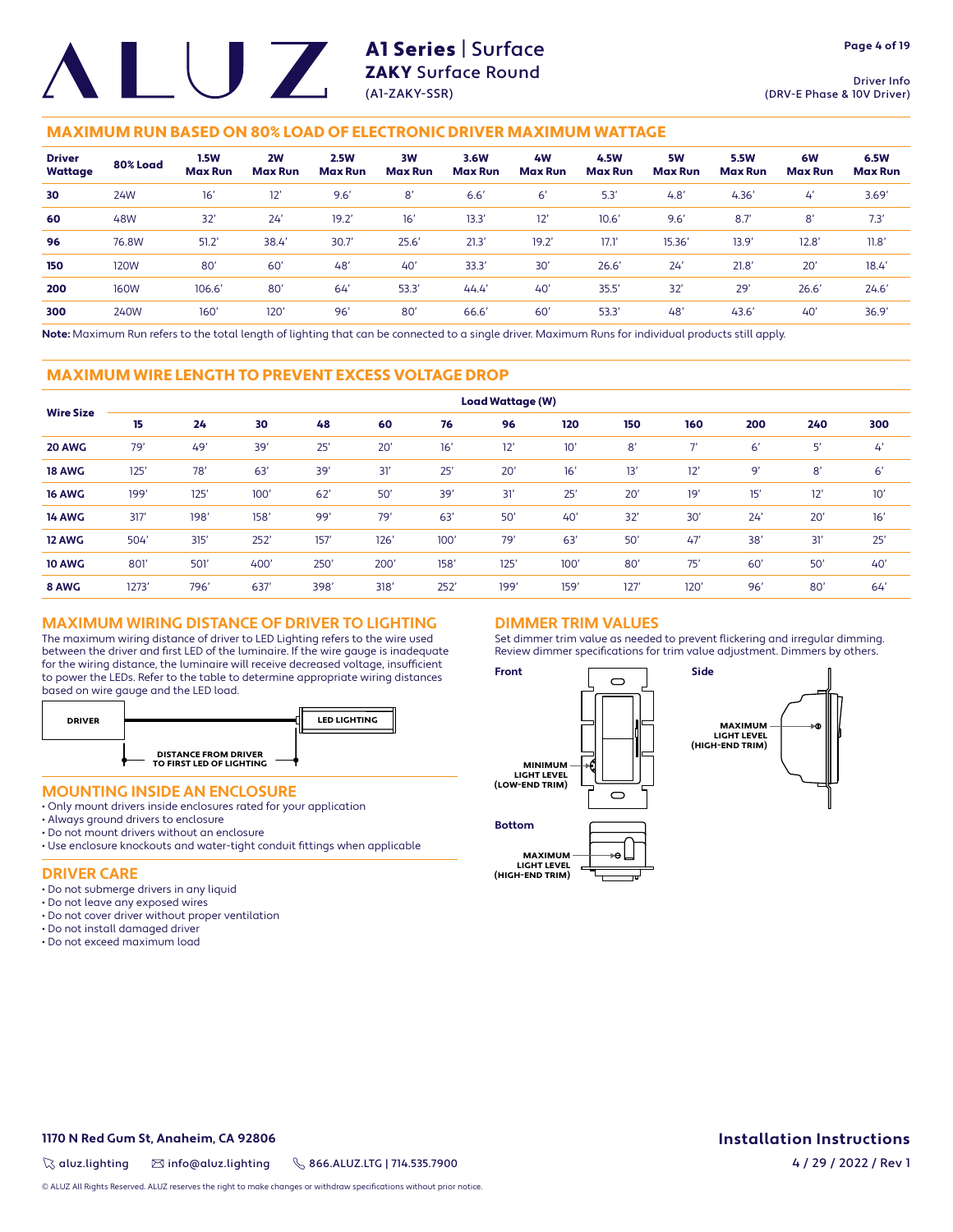Dimming Protocol & Wiring Diagrams (Lutron Hi-lume Drivers)

**Page 5 of 19**

## **LUTRON HI-LUME 2-WIRE DIMMING (LTEA)**

**Technical Requirements For Control Equipment**

• The Hi-lume 1% 2-Wire LED Driver (LTEA) is a high performance LED driver that provides a smooth, continuous, flicker-free 1% dimming for virtually any LED fi xture. Primary voltage is 120V and secondary side is 12VDC or 24VDC. A rated life time of 50,000 hours @tc -149°F (65°C).Inrush current: < 2A.

Minimum operating temperature ta = 32°F (0°C).

• Continuous, flicker-free dimming from 100% to 1%. Compatible with selected Maestro Wireless, RadioRA 2, HomeWorks QS, GRAFIK Eye QS, GRAFIK Systems, Quantum, and C•L Dimmers.

• The driver is California Title 24 JA8 Compliant.

#### **Wiring Diagram for Controls Requiring Neutral (JA8 Compliant)**



#### **Wiring Diagram for Controls Not Requiring Neutral (JA8 Compliant)**



## **LUTRON HI-LUME 3-WIRE DIMMING (L3DA)**

#### **Technical Requirements For Control Equipment**

- Hi-lume 1% EcoSystem/3-Wire Driver (L3DA) is a high-performance LED driver that provides smooth, continuous 1% dimming for virtually any LED fixture, primary voltage is 120–277 V~ at 50/60 Hz and secondary side is 12VDC or 24VDC. A rated life time of 50,000 hours @tc -149°F (65°C). Inrush current: < 2A. Minimum operating temperature ta = 32°F (0°C).
- Continuous, flicker-free dimming from 100% to 1%. Compatible with Energi Savr Node unit with EcoSystem, GRAFIK Eye QS control unit, PowPak dimming module with EcoSystem, and Quantum systems, allowing for integration into a planned or existing EcoSystem lighting control solution. Standard 3-wire, line-voltage phase control technology for consistent dimming performance.

#### **Wiring Diagram for 3-Wire Controls**



#### **Wiring Diagram for EcoSystem Digital Controls**



**Note:** Colors shown on wiring diagrams correspond to terminals on driver

#### **1170 N Red Gum St, Anaheim, CA 92806 Installation Instructions**

 $\%$  aluz.lighting  $\%$  info@aluz.lighting  $\%$  866.ALUZ.LTG | 714.535.7900

© ALUZ All Rights Reserved. ALUZ reserves the right to make changes or withdraw specifications without prior notice.

## **LUTRON HI-LUME 3-WIRE PREMIER DIMMING (L3D0)**

## **Technical Requirements For Control Equipment**

• Hi-lume Premier 0.1% EcoSystem / 3 Wire constant voltage 24V LED driver with Soft-on, Fade-to-Black. The Hi-lume Premier 0.1% Constant Voltage Driver is a high-performance LED driver capable of controlling up to 96W of 24V constant voltage loads. This driver provides smooth and continuous dimming down to 0.1% low-end. It is ideal for use with strip lighting in applications such as coves, under or over cabinet lighting and pathway lighting. The driver is UL Listed with an integrated wiring compartment and can be mounted up to 150'away from the load.

- Continuous, flicker-free dimming from 100% to 0.1%
- Soft-on, Fade-to-Black operation for EcoSystem controls: fades smoothly between 0% and 0.1% when turned on and off for an incandescent like dimming experience.
- PWM dimming meets IEEE1789 over the entire dimming range.
- UL Listed for United States and Canada (cULus®). • NOM certified for Mexico.
- 
- Field Adjustment Knob offers customer low-end light output tuning for better fixture-to-fixture matching.
- Guaranteed dimming performance when used with Lutron controls:
- HomeWorks QS, Energi Savr Node units with EcoSystem controls, GRAFIK Eye QS with EcoSystem controls, PowPak with EcoSystem dimming modules, PowPak with EcoSystem wireless fixture controls, and Quantum systems, allowing for integration into a planned or existing EcoSystem lighting control solution. - Lutron 3-wire controls and interfaces.

• Protected from miswires of input power, up to 277 V~, to EcoSystem control inputs.

• Rated lifetime of 50,000 hours at 40 °C (104 °F) ambient temperature and max load. • FCC Part 15

- Class A (277 V~)
- Class B (120 V~)

• The driver is California Title 24 JA8 Compliant.

#### **Wiring Diagram for 3-Wire Controls (JA8 Compliant)**



#### **Wiring Diagram for EcoSystem Digital Controls (JA8 Compliant)**

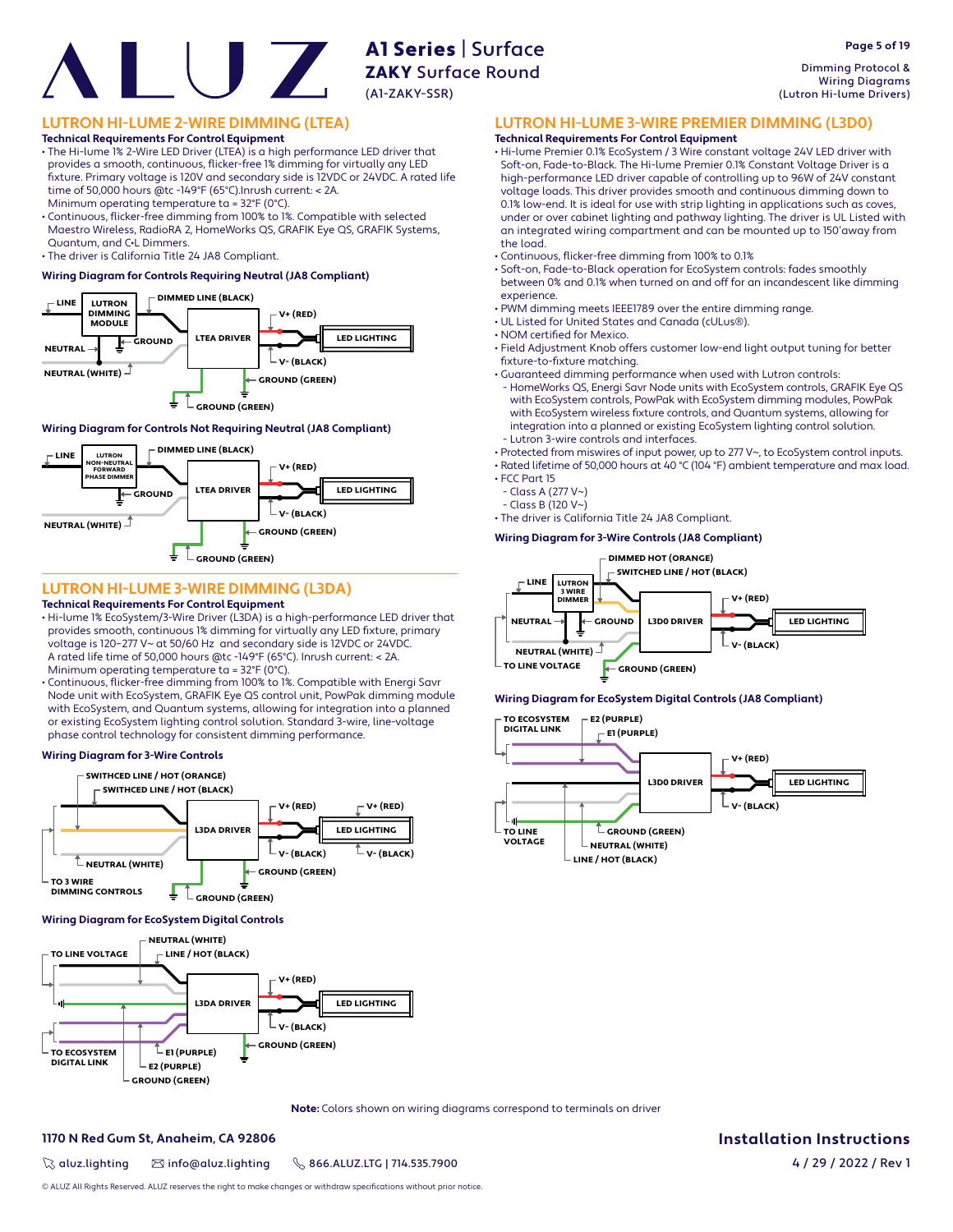## **DIAGRAM OF DRIVER**



A1 Series | Surface ZAKY Surface Round

(A1-ZAKY-SSR)

#### **Page 6 of 19**

 Dimming Protocol & Wiring Diagrams (DMX & DALI Driver - DRV100-E)

#### **DIGITAL INTERFACE**



## **NOTES (DMX)**

- Wire colors on diagram correspond to colors of driver terminals.
- Default DMX address of each luminaire is 001. Consult a third party DMX commissioner to modify at time of installation. ALUZ does not provide DMX commissioning.
- DMX Address must be set for each driver. Default DMX address is 001.
- A DMX Control System (by others) must be used to operate the lighting.
- The last driver in a daisy chain sequence must be terminated.
- Driver load not to exceed 100W.
- For best dimming performance, it is recommended to load drivers to a minimum of 50% (50W) and a maximum of 80% (80W).
- Up to 28 drivers may be daisy chained together using shielded cable specified for DMX wiring.
- Ensure DIP Switch 1 is set to ON (Left) to activate 24V operation.

#### **DMX Wiring: Static White**







## **DMX Wiring: Dynamic White (DWH)**



# **DMX OUTPUT (TO NEXT DEVICE, IF APPLICABLE) DMX INPUT (FROM CONTROL SYSTEM, BY OTHERS) INPUT VOLTAGE INPUT VOLTAGE TO LED LIGHTING TO LED LIGHTING**

#### **NOTES (DALI)**

**DMX Daisy Chain**

- Wire colors on diagram correspond to colors of driver terminals.
- DALI commissioning to be performed by a third party at time of
- installation. ALUZ does not provide DALI commissioning.
- DALI Address must be set for each driver.
- A DALI Control System (by others) must be used to operate the lighting. • Driver load not to exceed 100W.
- For best dimming performance, it is recommended to load drivers to a
- minimum of 50% (50W) and a maximum of 80% (80W). • Up to 28 drivers may be daisy chained together using shielded cable specified for DALI wiring.
- Ensure DIP Switch 1 is set to ON (Left) to activate 24V operation.

#### **DALI Daisy Chain**



#### **1170 N Red Gum St, Anaheim, CA 92806 Installation Instructions**

 $\%$  aluz.lighting  $\%$  info@aluz.lighting  $\%$  866.ALUZ.LTG | 714.535.7900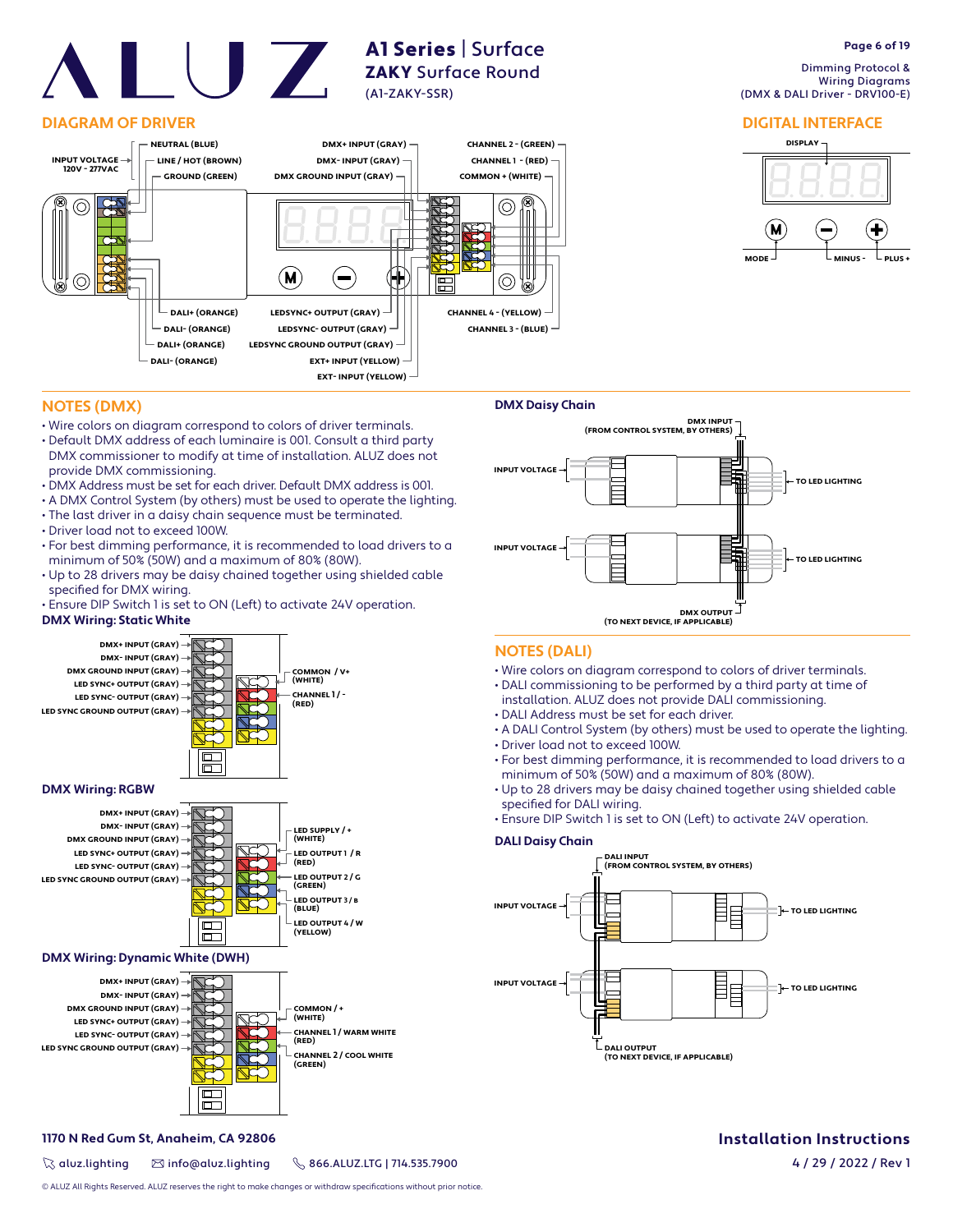

Driver Functions (DMX & DALI Driver - DRV100-E)

## **MODE OF OPERATION**



#### • Set Mode to DMX or DALI



- Set LED Groups to RGBW for RGBW lighting.
- Set LED Groups to CCWW for Dynamic White lighting.
- Set External Input to OFF.
- Set Dimming Curve to Linear.

#### **STANDALONE OPERATION (Color / Show)**



• Standalone Operation should only be used when a control system is not present to control the lighting (not recommended).

#### **1170 N Red Gum St, Anaheim, CA 92806 Installation Instructions**

 $\%$  aluz.lighting  $\%$  info@aluz.lighting  $\%$  866.ALUZ.LTG | 714.535.7900

© ALUZ All Rights Reserved. ALUZ reserves the right to make changes or withdraw specifications without prior notice.



• Consult with a third-party DMX or DALI professional to determine which settings are best for your application. ALUZ does not provide DMX or DALI commissioning.

#### **OTHER FUNCTIONS**



- Always perform the visual test function after wiring to ensure all channels are behaving appropriately.
- Reset driver to factory settings if necessary. It is recommended to reset each driver before adjusting settings for the first time.
- Lock driver if applicable (not recommended).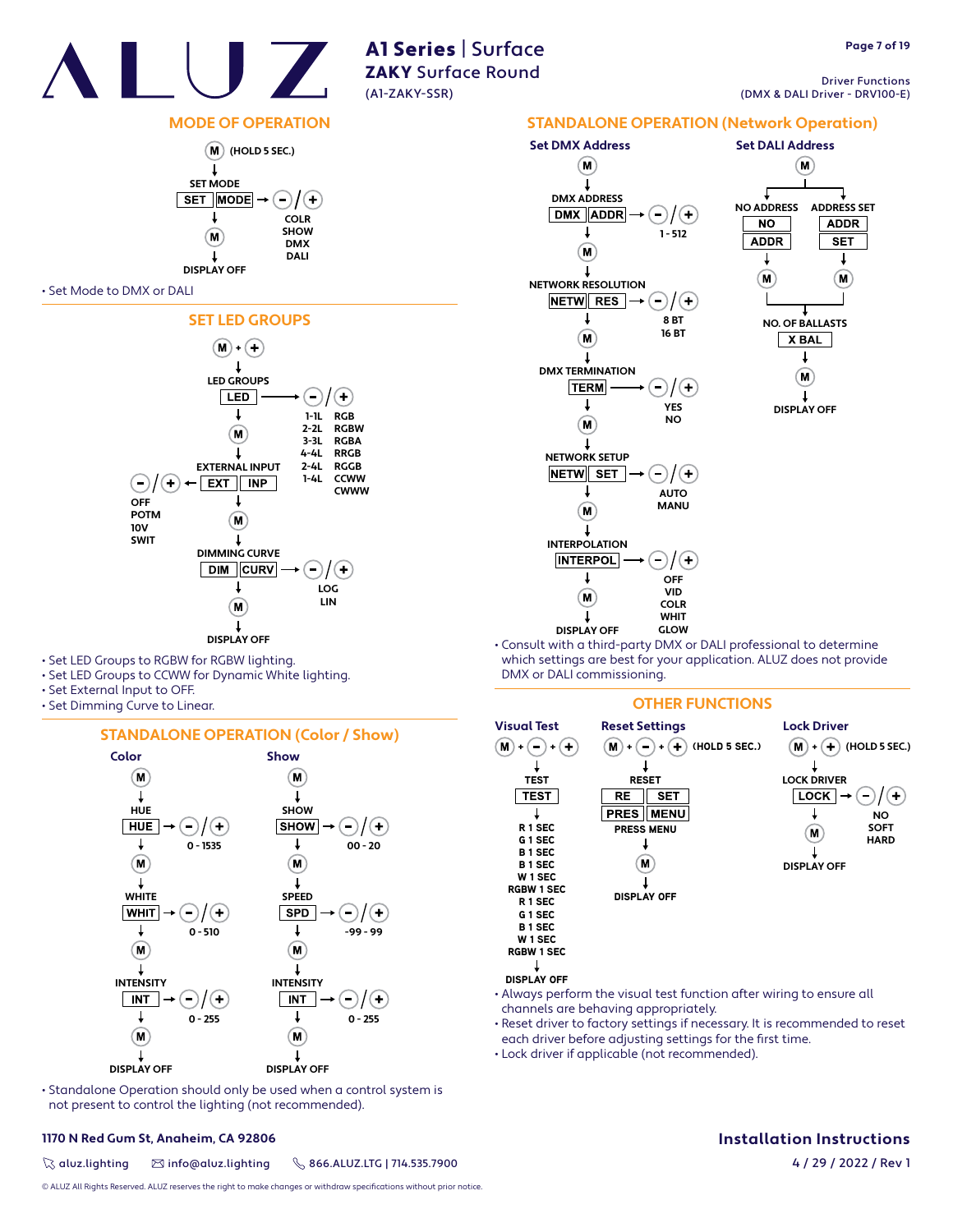#### Soldering Guide & Connectors

#### **SOLDERING GUIDE CONTINUOUS RUNS**

- 1 If applicable, prepare wires by stripping 1/8" from the end of each wire, then tin the tips of the wire with solder. Apply heat to stripped portion of wire, then add a small amount of solder until stripped portion of wire is fully covered in solder.
- 2 Solder lead wires to solder contacts on the end of board. Solder the positive wire (red) to the contact marked "+". Solder the neutral wire (white) to the contact marked "-

**Note:** Solder iron not to exceed 720°F. Heat joint with tip of iron. Heat both the solder pad and the wire. Add a small drop of solder on the tip of solder iron to transfer the heat to joint quickly; it should melt and flow smoothly, covering the wire and pad. Remove iron once enough solder has been added to the components. Allow 5 seconds for the joint to cool.



**Note:** Appearance of lightstrip may differ from example shown. Refer to wiring diagrams from installation instructions before soldering any wires.

3 After soldering, check underside of LED board to ensure excess solder is not present. If present, cover it with non-conductive electrical tape (by others).



Insert terminal connectors into each terminal where two LED boards will be joined.

Push boards together leaving no gap.





#### **CONNECTORS**

1 Insert power connector or continuous connector lead wires into LED board terminals. Insert the positive wire (red) into the terminal marked "+". Insert the neutral wire (white) into the terminal marked "-**Note:** Ensure + and - terminals are aligned throughout the entire run.

 $\bigotimes$  $\bigotimes$  $\Diamond$ Terminals  $\Diamond$ Power Connector or



Continuous Connector

#### **1170 N Red Gum St, Anaheim, CA 92806 Installation Instructions**

 $\%$  aluz.lighting  $\%$  info@aluz.lighting  $\%$  866.ALUZ.LTG | 714.535.7900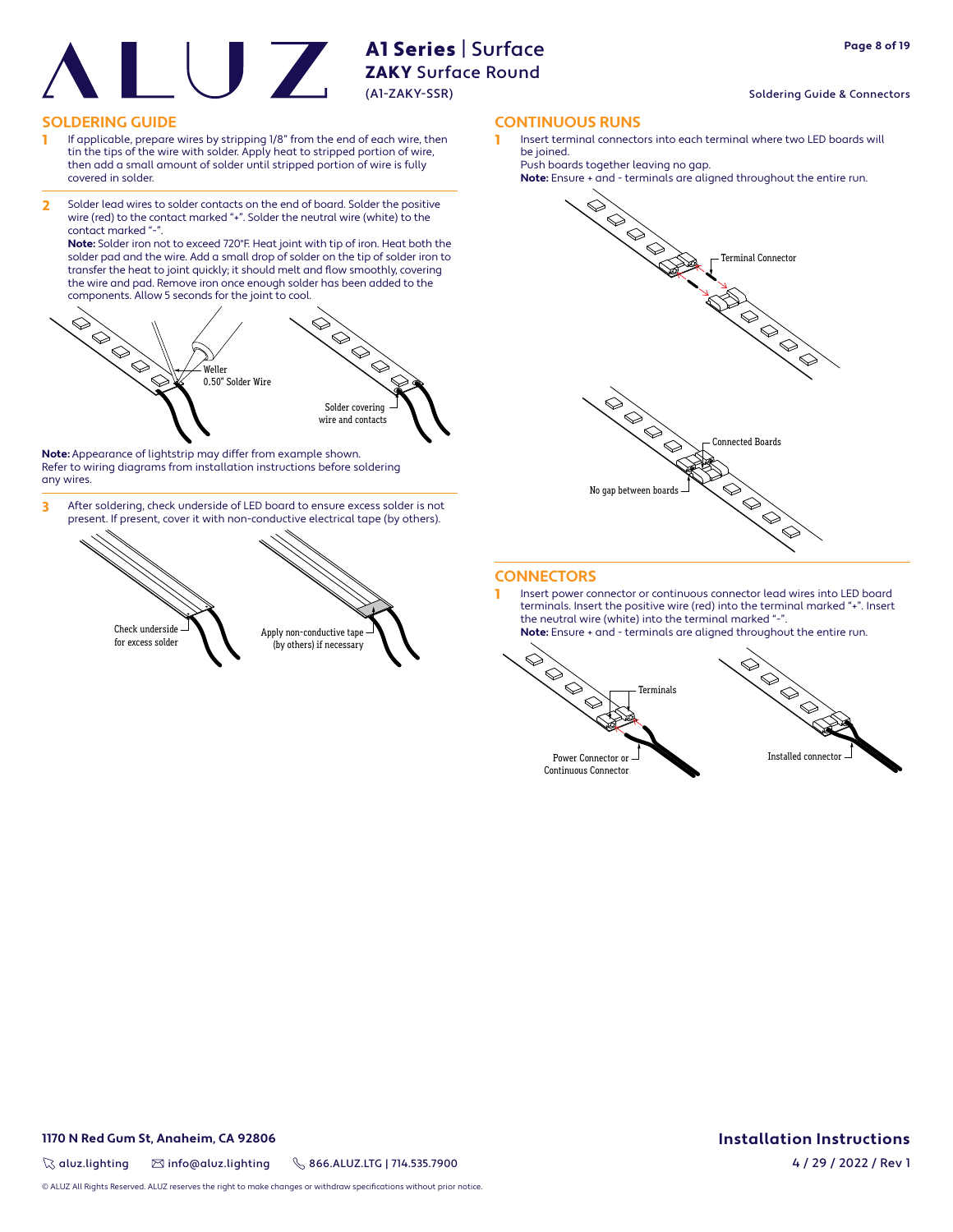# A1 Series | Surface ZAKY Surface Round

(A1-ZAKY-SSR)

## Surface Mounting Clips

**Page 9 of 19**

#### **UNASSEMBLED APPLICATIONS ASSEMBLED APPLICATIONS**

- 1 Measure area where luminaire will be installed. Use a laser line to create a reference line along installation area, ensuring consistent alignment of mounting clips. Mark location where each mounting clip will be installed along reference line.
- 2 Use 1 mounting clip every 2', rounded up. Use a minimum of 2 mounting clips per luminaire segment. For vertical applications, create a stopper at the bottom of the run to prevent sliding.
- 3 Use a mounting clip at the junction between two luminaire segments. **Example:** 20' Run.

| $-$ 3" Gap | $-$ Mounting Clip | $\overline{\phantom{a}}$ Junction between luminaire segments |  |  |
|------------|-------------------|--------------------------------------------------------------|--|--|

- 4 Lay mounting clips along reference line and pre-drill using an appropriate drill bit for surface material and screw size. Typical screw size is 8/32 x 1". **Note:** Allow 1/4" clearance on each side of mounting clip to account for lateral expansion. Only install mounting clips on flat, even surfaces.
- 5 Screw mounting clips to surface, then snap luminaire into mounting clips.
- **a** Screw MC-1 mounting clips to surface, then snap fixture into mounting clips.



**b** Screw MC-2 mounting clips to surface, then snap fixture into mounting clips.



Screw MC-3 mounting clips to surface, then snap fixture into mounting clips.



d Screw MC-4 mounting clips to surface, then snap fixture into mounting clips.



- 1 Measure area where luminaire will be installed. Use a laser line to create a reference line along installation area, ensuring consistent alignment of mounting clips. Mark location where each mounting clip will be installed along reference line.
- 2 Use 1 mounting clip every 2', rounded up. Use a minimum of 2 mounting clips per luminaire segment. For vertical applications, create a stopper at the bottom of the run to prevent sliding.
- 3 Space mounting clips evenly throughout the run. **Example:** 20' Run.



Screw MC-ADJ mounting clips to surface, then snap fixture into mounting clips.



1.20"

**MC-1**





1.20"



**MC-ADJ**





**1170 N Red Gum St, Anaheim, CA 92806 Installation Instructions**

 $\%$  aluz.lighting  $\%$  info@aluz.lighting  $\%$  866.ALUZ.LTG | 714.535.7900

© ALUZ All Rights Reserved. ALUZ reserves the right to make changes or withdraw specifications without prior notice.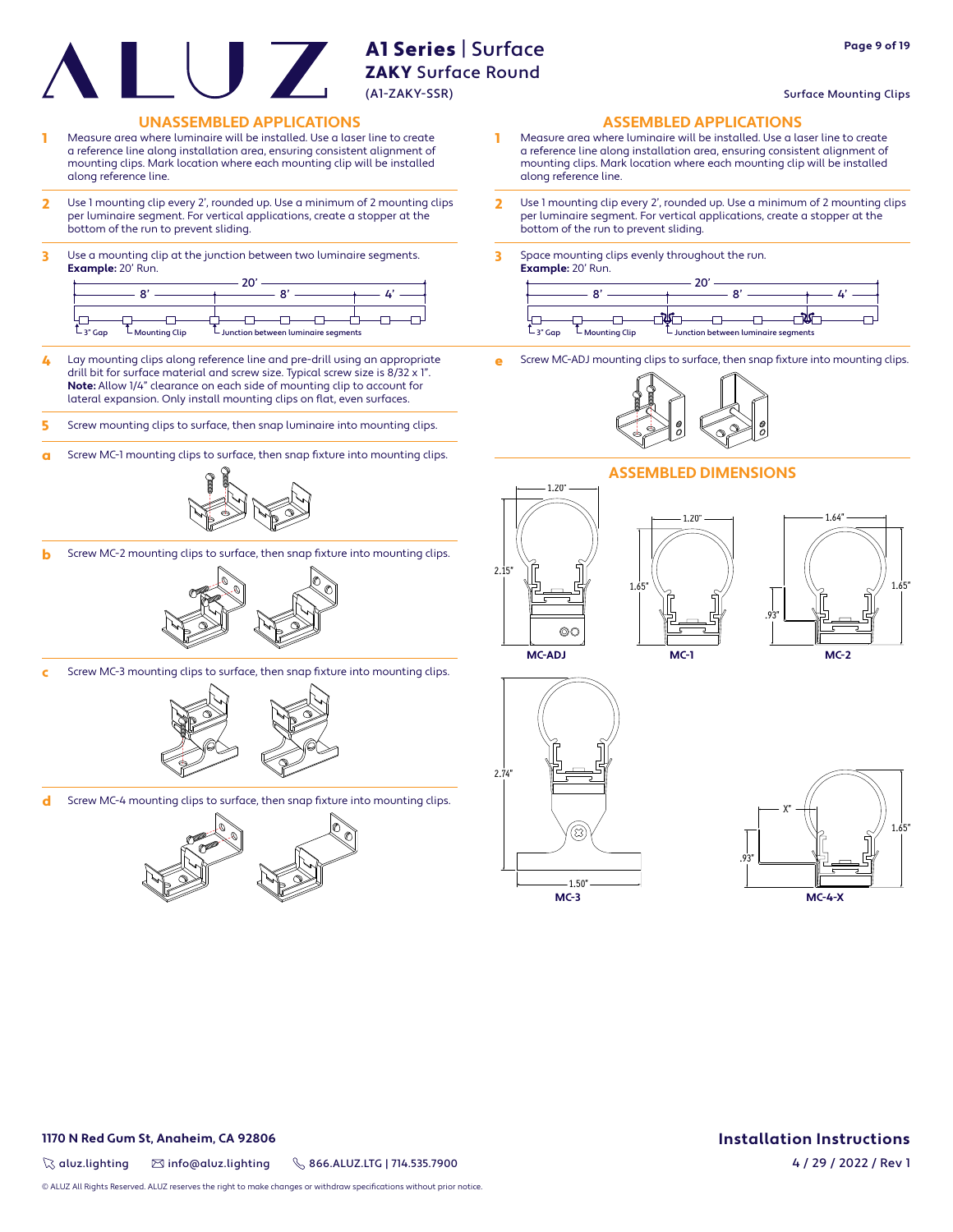A1 Series | Surface

<sup>1</sup> If applicable, connect continuous runs using lockbar and set screws. Slide lockbar into extrusion, then slide other extrusion onto lockbar.



2 Center lockbar between the two extrusions and install set screws. Hold the two extrusions together while installing set screws to keep extrusions aligned.



- INSTALL LIGHTSTRIP INTO EXTRUSIONS REMOVE ADHESIVE BACKING **Note:** Refer to Application Guidelines to ensure correct installation.
- 4 Install lens into extrusion, overlapping where two extrusions meet. Plan your cuts so that the lens will always overlap where two extrusions meet. Overlapping lenses helps keep extrusions aligned and prevents light leaks.



5 Perform a continuity test before connecting luminaire to power source.

#### Preparing Fixture (Dry Location Pendant Mount)

**3** Remove adhesive backing from lightstrip and adhere in place along extrusion channel, ensuring lightstrip is secure inside extrusion.

**1170 N Red Gum St, Anaheim, CA 92806 Installation Instructions**

 $\%$  aluz.lighting  $\%$  info@aluz.lighting  $\%$  866.ALUZ.LTG | 714.535.7900

© ALUZ All Rights Reserved. ALUZ reserves the right to make changes or withdraw specifications without prior notice.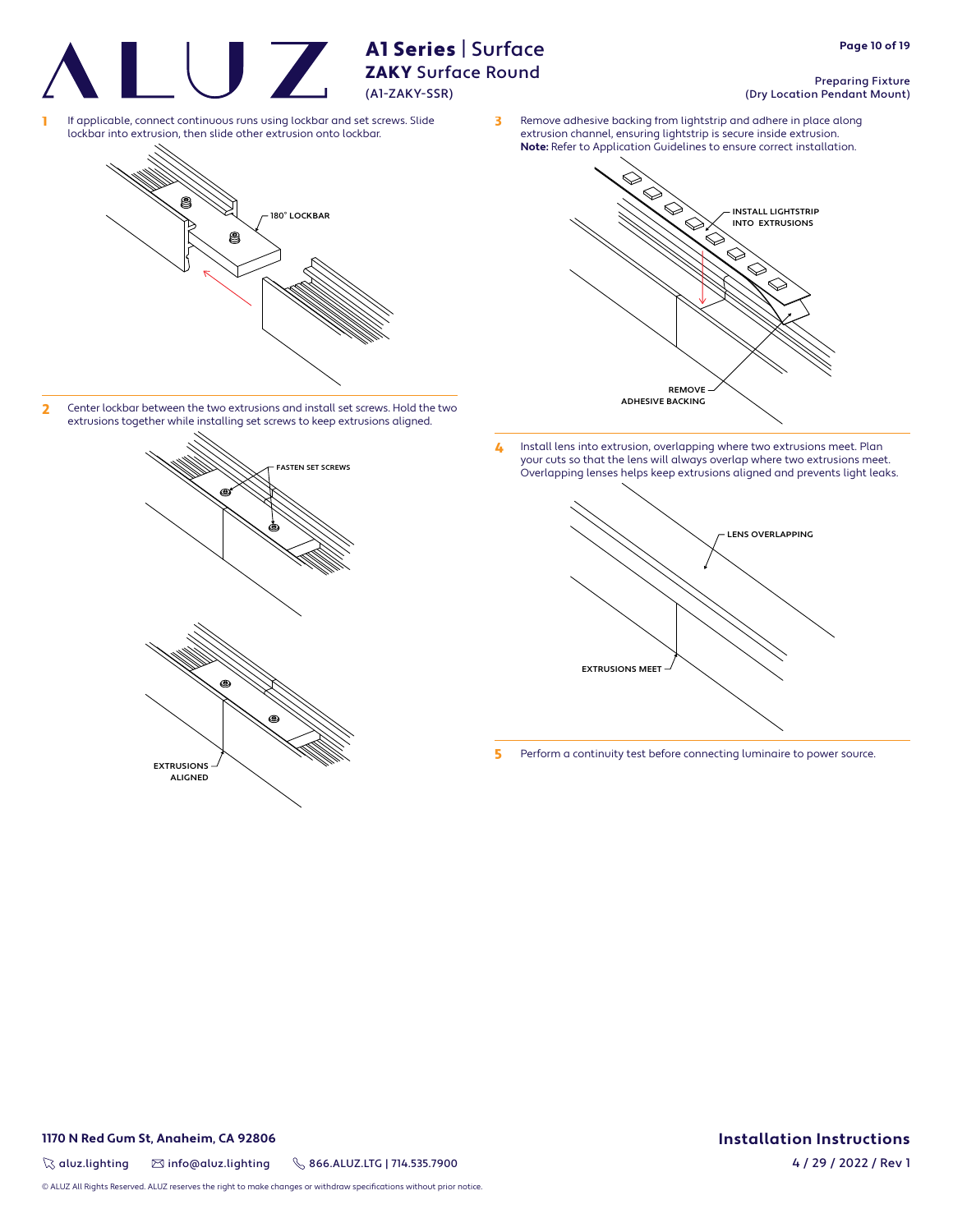A1 Series | Surface

<sup>1</sup> If applicable, connect continuous runs using lockbar and set screws. Slide lockbar into extrusion, then slide other extrusion onto lockbar.



2 Center lockbar between the two extrusions and install set screws. Hold the two extrusions together while installing set screws to keep extrusions aligned.



- INSTALL LIGHTSTRIP INTO EXTRUSIONS REMOVE ADHESIVE BACKING
- 4 Install lens into extrusion, overlapping where two extrusions meet. Plan your cuts so that the lens will always overlap where two extrusions meet. Overlapping lenses helps keep extrusions aligned and prevents light leaks.



5 Perform a continuity test before connecting luminaire to power source.

#### Preparing Fixture (Dry Location Pendant Mount)

**3** Remove adhesive backing from lightstrip and adhere in place along extrusion channel, ensuring lightstrip is secure inside extrusion. **Note:** Refer to Application Guidelines to ensure correct installation.

**1170 N Red Gum St, Anaheim, CA 92806 Installation Instructions**

 $\%$  aluz.lighting  $\%$  info@aluz.lighting  $\%$  866.ALUZ.LTG | 714.535.7900

© ALUZ All Rights Reserved. ALUZ reserves the right to make changes or withdraw specifications without prior notice.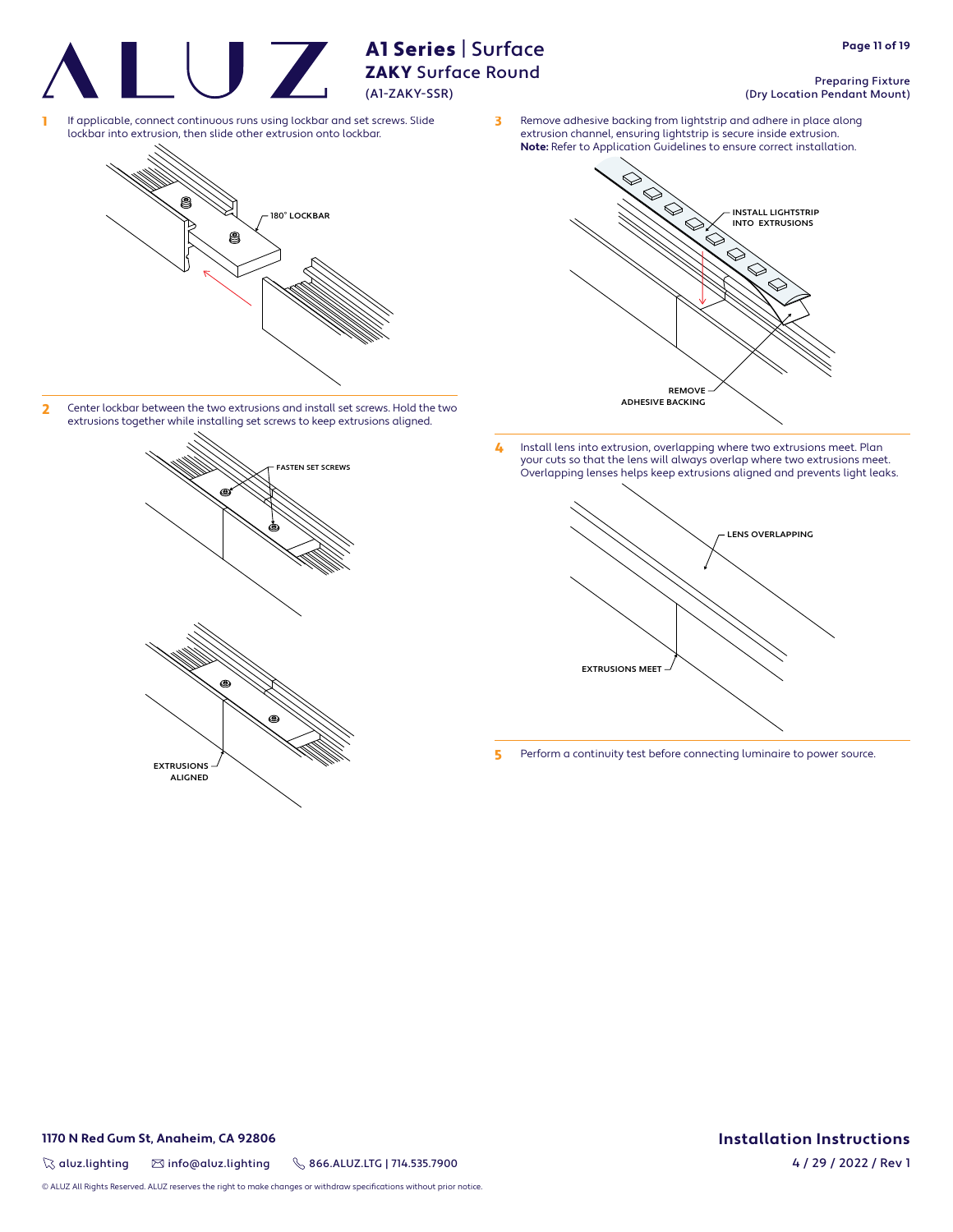

#### **1170 N Red Gum St, Anaheim, CA 92806 Installation Instructions**

 $\%$  aluz.lighting  $\%$  info@aluz.lighting  $\%$  866.ALUZ.LTG | 714.535.7900

© ALUZ All Rights Reserved. ALUZ reserves the right to make changes or withdraw specifications without prior notice.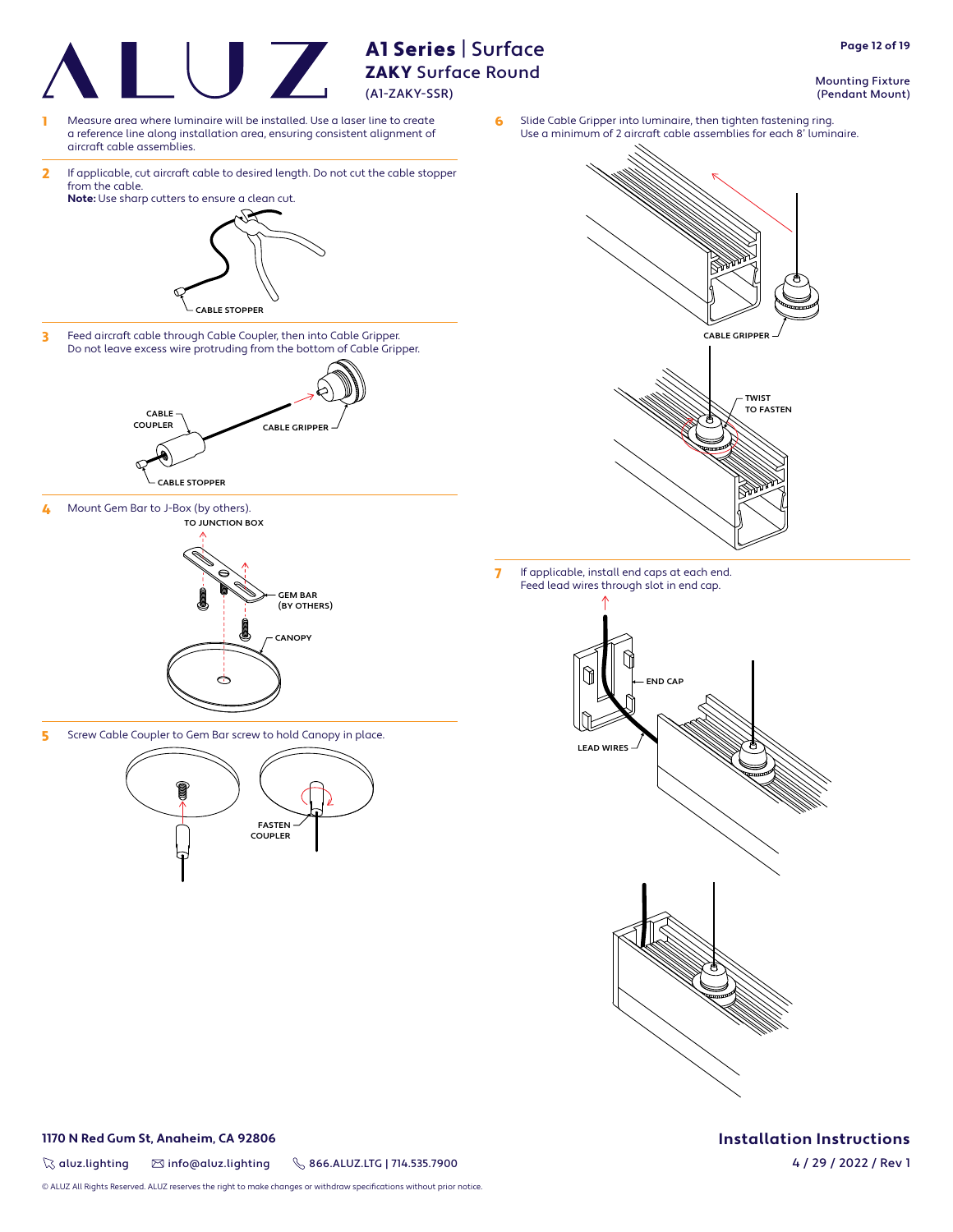A1 Series | Surface

- Measure area where luminaire will be installed. Use a laser line to create a reference line along installation area, ensuring consistent alignment of mounting channels.
- 2 Lay extrusions along chalk line and drill at least 3 countersink holes per extrusion segment. Drill additional holes as needed.



3 Screw extrusions to surface using countersink screws. **Note:** Ensure extrusions are aligned. Misalignment will prevent lens from snapping in.



4 After all extrusions have been securely mounted, remove adhesive backing from lightstrip and adhere in place along extrusion channel, ensuring lightstrip is secure inside extrusion. **Note:** Refer to Application Guidelines to ensure correct installation.



 $\%$  aluz.lighting  $\%$  info@aluz.lighting  $\%$  866.ALUZ.LTG | 714.535.7900

© ALUZ All Rights Reserved. ALUZ reserves the right to make changes or withdraw specifications without prior notice.

#### Mounting Fixture (Dry Location Mounting Channel)

- 5 If applicable, connect disconnects between luminaires or solder connectors using the steps from Application Guidelines.
- 6 Install lens into extrusion, overlapping where two extrusions meet. Plan your cuts so that the lens will always overlap where two extrusions meet. Overlapping lenses helps keep extrusions aligned and prevents light leaks.



7 Perform a continuity test before connecting luminaire to power source.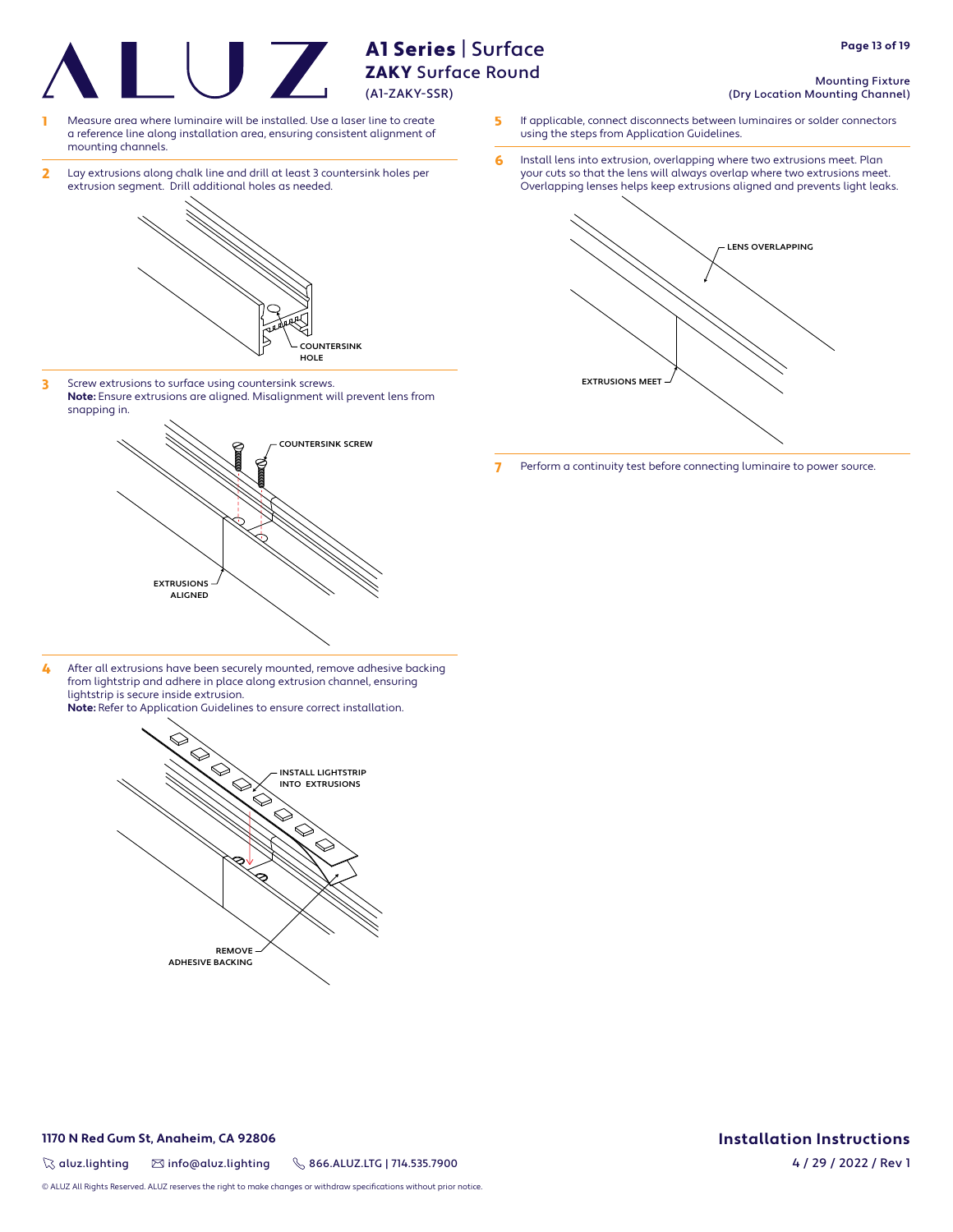# (A1-ZAKY-SSR)

# A1 Series | Surface ZAKY Surface Round

- 1 Measure area where luminaire will be installed. Use a laser line to create a reference line along installation area, ensuring consistent alignment of mounting channels. Mark location where mounting channels will be installed along reference line.
- 2 Lay extrusions along chalk line and drill at least 3 countersink holes per extrusion. Drill additional holes as needed.
- 3 Screw extrusions to surface using countersink screws. **Note:** Ensure extrusions are aligned. Misalignment will prevent lens from snapping in.



4 After all extrusions have been securely mounted, remove adhesive backing from lightstrip and stick in place along extrusion channel, ensuring lightstrip is secure inside extrusion.



5 After all extrusions have been securely mounted, remove adhesive backing from lightstrip and stick in place along extrusion channel, ensuring lightstrip is secure inside extrusion.



- Mounting Fixture (Dry Location Mounting Clips)
- 6 If applicable, connect disconnects between luminaires or solder connectors using the steps from Application Guidelines.
- 7 If applicable, connect disconnects between luminaires or solder connectors using the steps from Application Guidelines.



8 Perform a continuity test before connecting luminaire to power source.

#### **1170 N Red Gum St, Anaheim, CA 92806 Installation Instructions**

 $\%$  aluz.lighting  $\%$  info@aluz.lighting  $\%$  866.ALUZ.LTG | 714.535.7900

© ALUZ All Rights Reserved. ALUZ reserves the right to make changes or withdraw specifications without prior notice.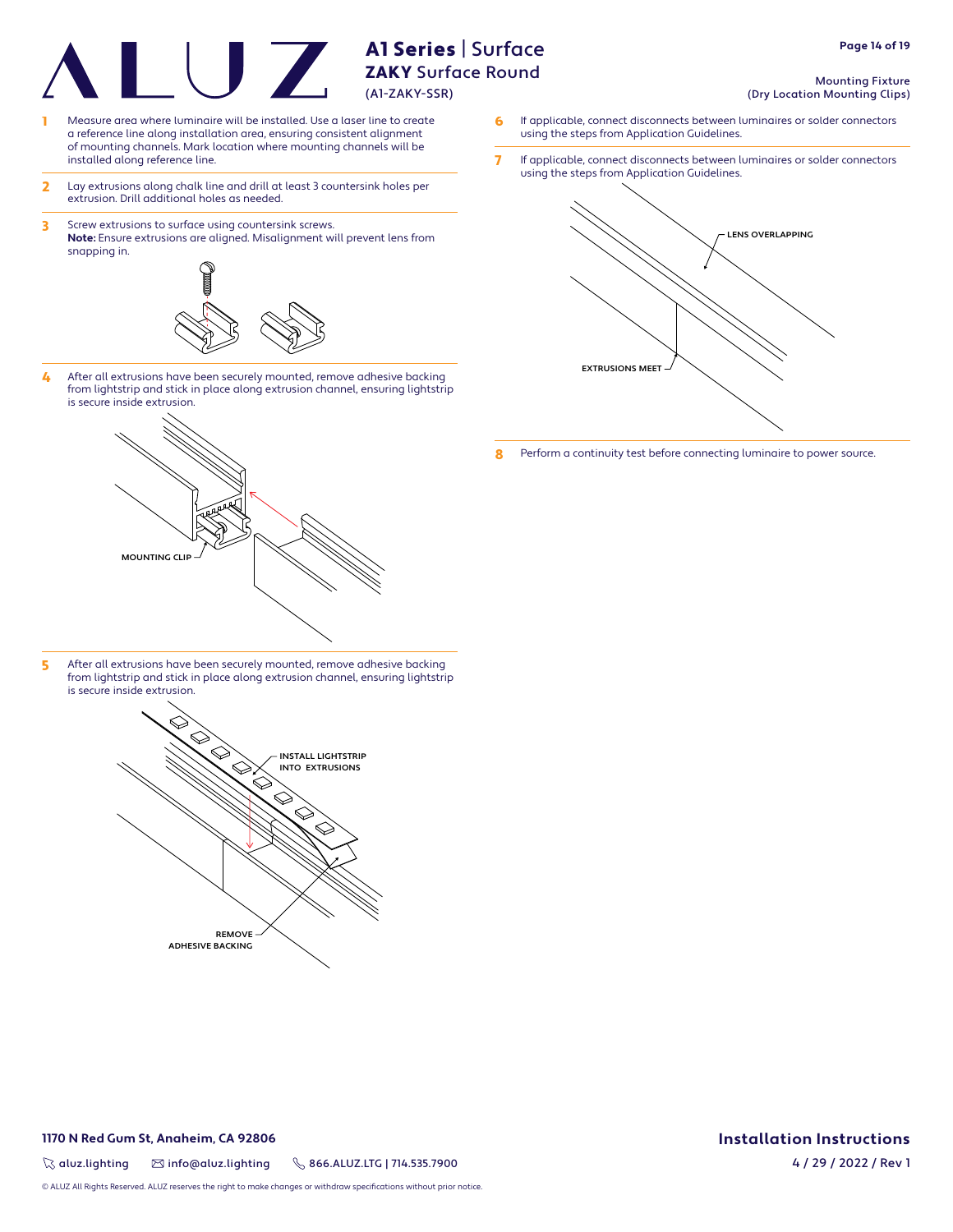- 1 Measure area where luminaire will be installed. Use a laser line to create 5 If applicable, position jumper wires between luminaire segments as needed. a reference line along installation area, ensuring consistent alignment of mounting clips. Mark location where each mounting clip will be installed along reference line.
- 2 Mark location where mounting clips will be installed. **Note:** The number of required mounting clips differs for dry and wet location products. Verify number of mounting clips is appropriate for installation environment before installing. Do not install luminaires with inadequate number of mounting clips.
- 3 Lay mounting clips along reference line and pre-drill using an appropriate drill bit for surface and screw size. Recommendation: 8/32 x 1" screw. **Note:** Allow 0.25" clearance for lateral expansion of assembled mounting clips. Only install mounting clips on flat, even surfaces.



4 Screw mounting clips to surface, then snap luminaires into mounting clips.



 $\%$  aluz.lighting  $\%$  info@aluz.lighting  $\%$  866.ALUZ.LTG | 714.535.7900

© ALUZ All Rights Reserved. ALUZ reserves the right to make changes or withdraw specifications without prior notice.

#### Mounting Fixture (Wet Location Mounting Clips)

- 
- 6 If applicable, connect disconnects between luminaires or solder connectors using the steps from Application Guidelines.
- 7 Perform a continuity test before connecting luminaire to power source.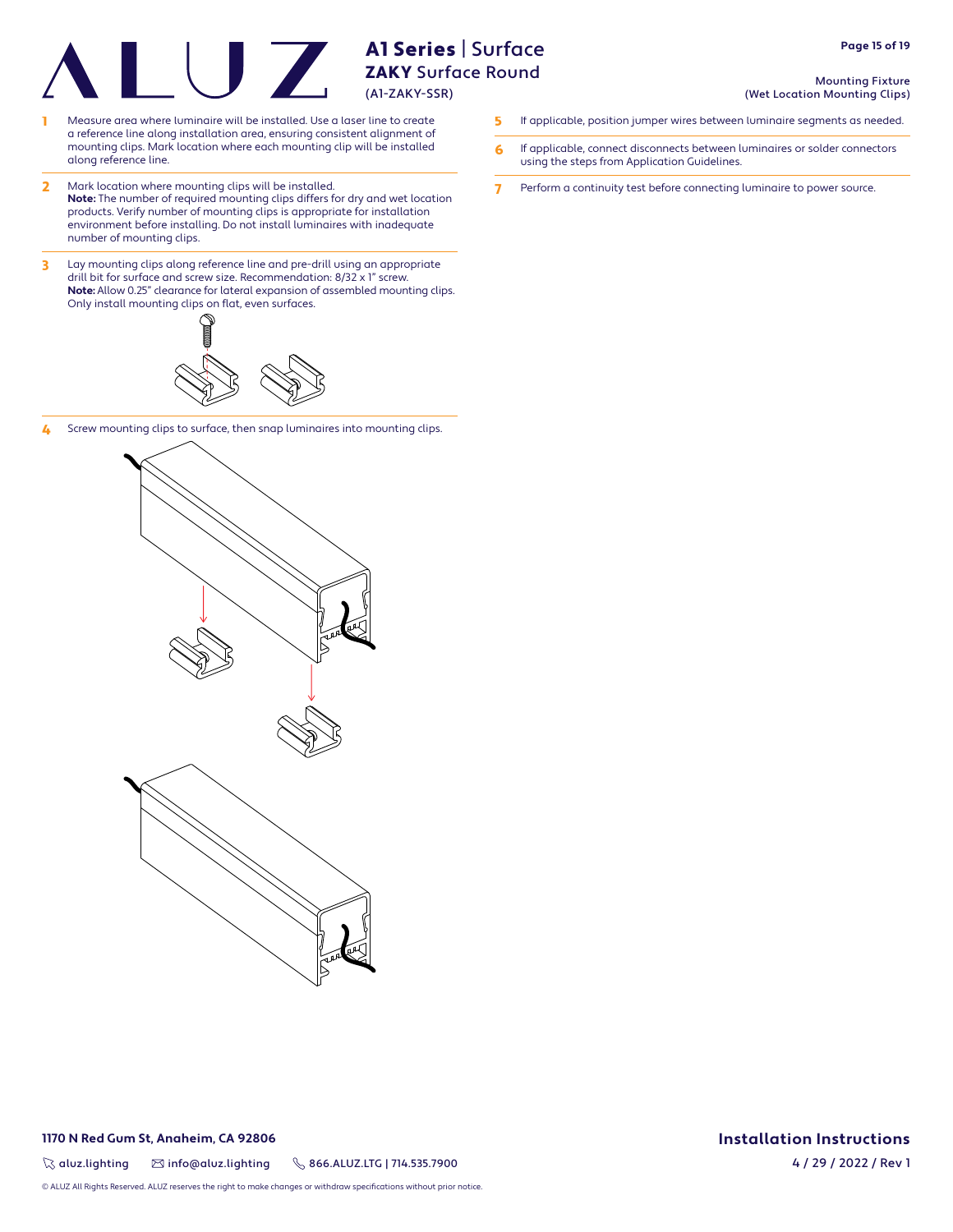A1 Series | Surface

- Measure area where luminaire will be installed. Use a laser line to create a reference line along installation area, ensuring consistent alignment of mounting channels.
- 2 Lay extrusions along chalk line and drill at least 3 countersink holes per extrusion Drill additional holes as needed.



3 Screw extrusions to surface using countersink screws. **Note:** Ensure extrusions are aligned. Misalignment will prevent lens from snapping in.



4 After all extrusions have been securely mounted, remove adhesive backing from lightstrip and adhere in place along extrusion channel, ensuring lightstrip is secure inside extrusion. **Note:** Refer to Application Guidelines to ensure correct installation.



- Mounting Fixture (Wet Location Unassembled Mounting Channel)
- 5 If applicable, connect disconnects between luminaires or solder connectors using the steps from Application Guidelines.
- 6 Install lens into extrusion, overlapping where two extrusions meet. Plan your cuts so that the lens will always overlap where two extrusions meet. Overlapping lenses helps keep extrusions aligned and prevents light leaks.



7 Perform a continuity test before connecting luminaire to power source.

#### **1170 N Red Gum St, Anaheim, CA 92806 Installation Instructions**

 $\%$  aluz.lighting  $\%$  info@aluz.lighting  $\%$  866.ALUZ.LTG | 714.535.7900

© ALUZ All Rights Reserved. ALUZ reserves the right to make changes or withdraw specifications without prior notice.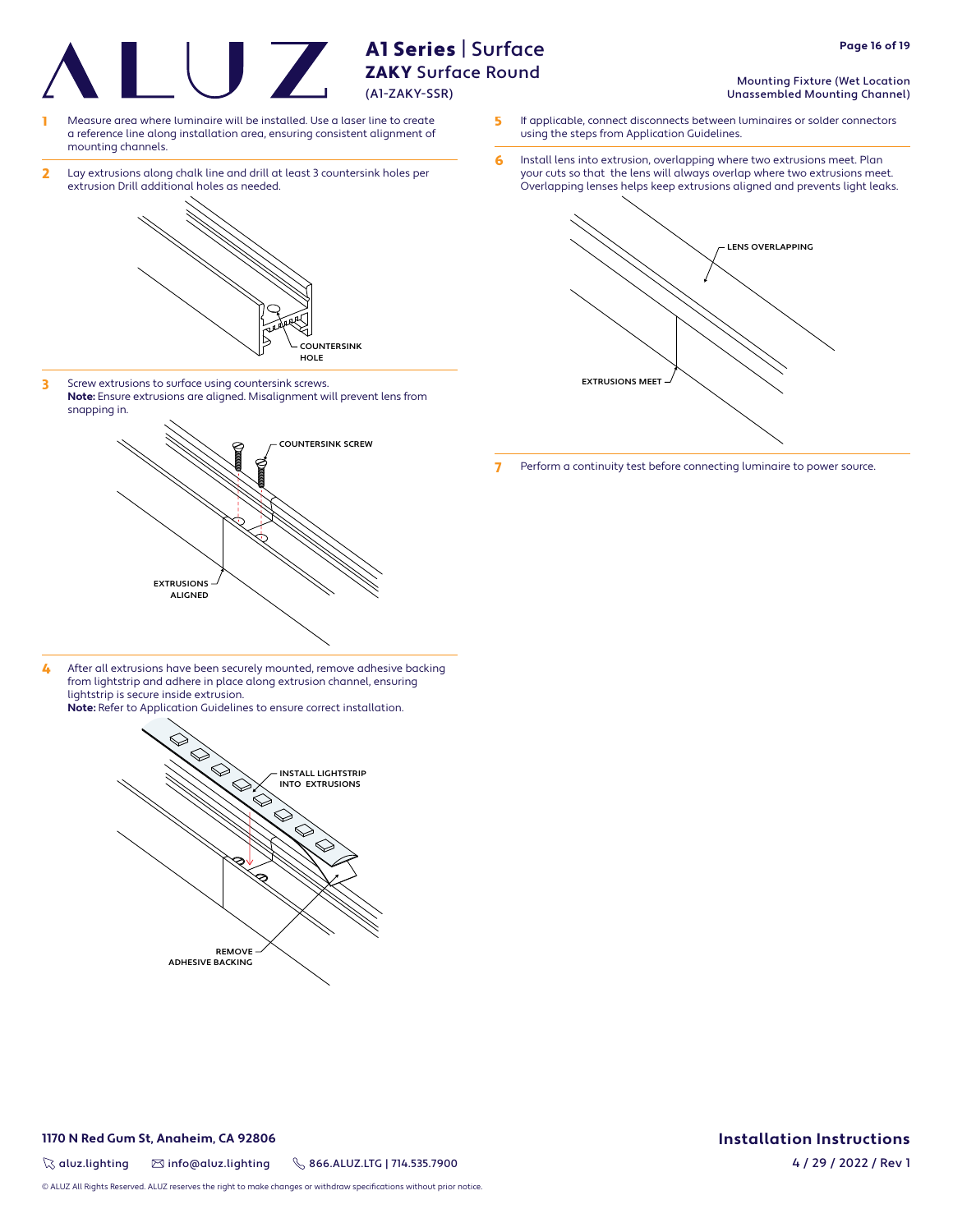- Measure area where luminaire will be installed. Use a laser line to create a reference line along installation area, ensuring consistent alignment of mounting clips. Mark location where each mounting clip will be installed along reference line.
- 2 Mark location where mounting clips will be installed. **Note:** The number of required mounting clips differs for dry and wet location products. Verify number of mounting clips is appropriate for installation environment before installing. Do not install luminaires with inadequate number of mounting clips.
- 3 Lay mounting clips along reference line and pre-drill using an appropriate drill bit for surface and screw size. Recommendation: 8/32 x 1" screw. **Note:** Allow 0.25" clearance for lateral expansion of assembled mounting clips. Only install mounting clips on flat, even surfaces.



4 Screw mounting clips to surface, then snap extrusions into mounting clips. **Note:** Ensure extrusions are aligned. Misalignment will prevent lens from snapping in.



5 After all extrusions have been securely mounted, remove adhesive backing from lightstrip and adhere in place along extrusion channel, ensuring lightstrip is secure inside extrusion.

**Note:** Refer to Application Guidelines to ensure correct installation.



#### **1170 N Red Gum St, Anaheim, CA 92806 Installation Instructions**

 $\%$  aluz.lighting  $\%$  info@aluz.lighting  $\%$  866.ALUZ.LTG | 714.535.7900

© ALUZ All Rights Reserved. ALUZ reserves the right to make changes or withdraw specifications without prior notice.

#### Mounting Fixture (Wet Location Unassembled Mounting Clips)

- 6 If applicable, connect disconnects between luminaires or solder connectors using the steps from Application Guidelines.
- 7 Install lens into extrusion, overlapping where two extrusions meet. Plan your cuts so that the lens will always overlap where two extrusions meet. Overlapping lenses helps keep extrusions aligned and prevents light leaks.



8 Perform a continuity test before connecting luminaire to power source.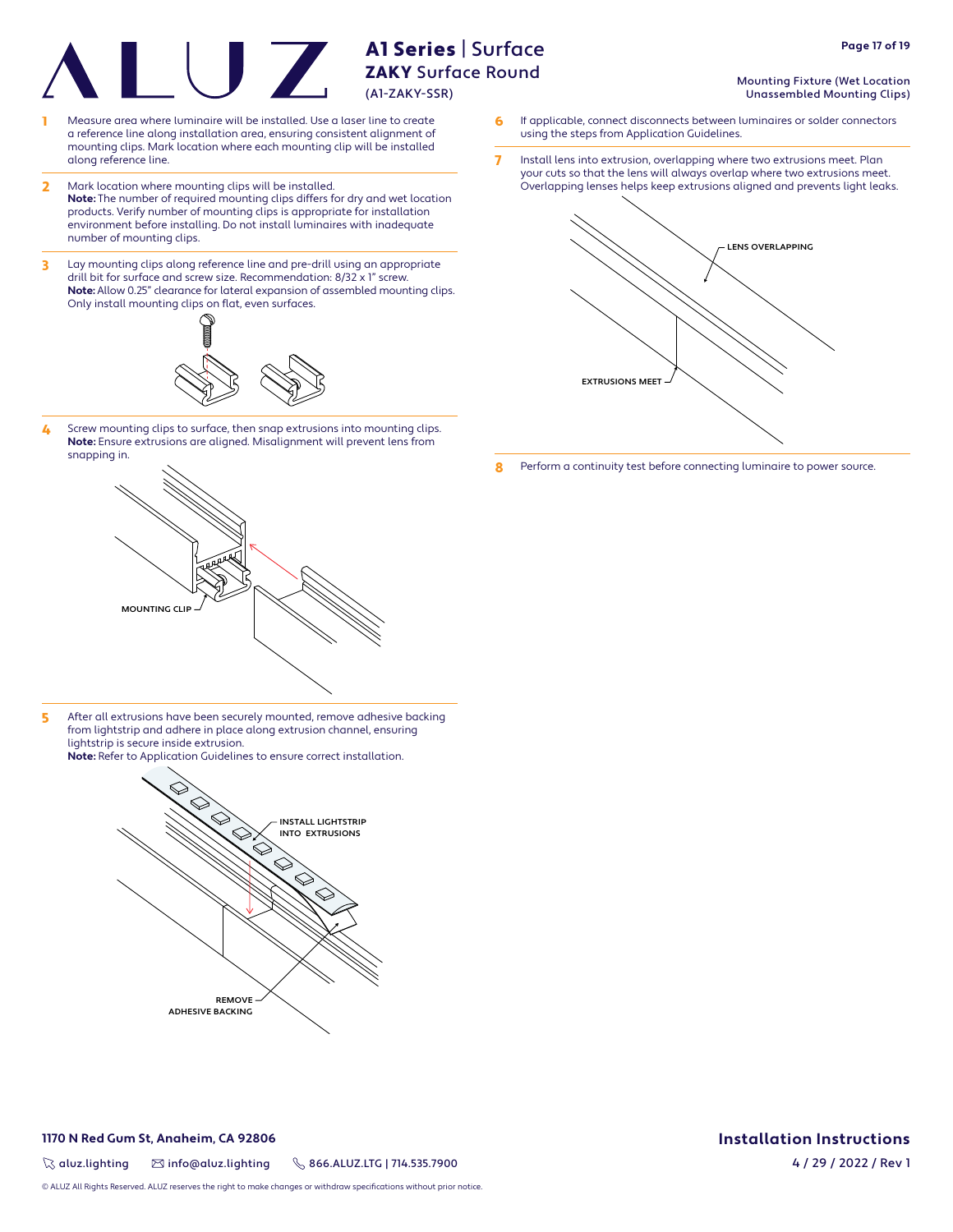**Page 18 of 19**

#### Troubleshooting

#### **TROUBLESHOOTING TIPS**

- Do not reset the breaker multiple times.
- If the unit is overloaded, the breaker will trip, shutting off the driver and lights.
- If the breaker reset button has been held down by hand or any type of pressure, such as duct tape, or if the breaker has been reset multiple times without troubleshooting, the unit will:
- Burn the driver bobbin.
- Burn the thermal or magnetic breaker.
- Burn the driver lead wires due to high amperage caused by overload.
- Short circuit in line which will not allow the breaker to reset.
- Damage the lighting.
- **1** Turn off power before beginning. Verify power is off by using a not contact circuit tester (by others).
- 2 Check the board for damage, such as cuts, punctures, twisting, or crushing. If there is excessive damage to the board, it must be replaced.

Damaged Board



3 Check the run for any particles that may cause a short. Check the end cap, power connector, and board for any metal flakes or shavings. Clear the run of any shavings or particles if present, then perform a continuity test to confirm the short has been eliminated.



4 Check board cuts to ensure they are clean. Frayed, split, or sloppily cut boards can damage the circuit, resulting in flickering, dimness, or LED outages.



5 Check terminal connections between LED boards. If a terminal is loose, damaged, or absent, the board must be replaced. Check soldered connections to LED boards, if applicable.

Damaged Connection <u>000000000</u> Broken Solder Connection

- 6 Check the run for any particles that may cause a short. Check the end cap, power connector, and board for any metal flakes or shavings. Clear the run of any shavings or particles if present, then perform a continuity test to confirm the short has been eliminated.
- 7 Check the run for any water inside end cap, power connector, or lightstrip. If water or condensation is present, the lightstrip must be replaced.

#### **1170 N Red Gum St, Anaheim, CA 92806 Installation Instructions**

 $\%$  aluz.lighting  $\%$  info@aluz.lighting  $\%$  866.ALUZ.LTG | 714.535.7900

© ALUZ All Rights Reserved. ALUZ reserves the right to make changes or withdraw specifications without prior notice.